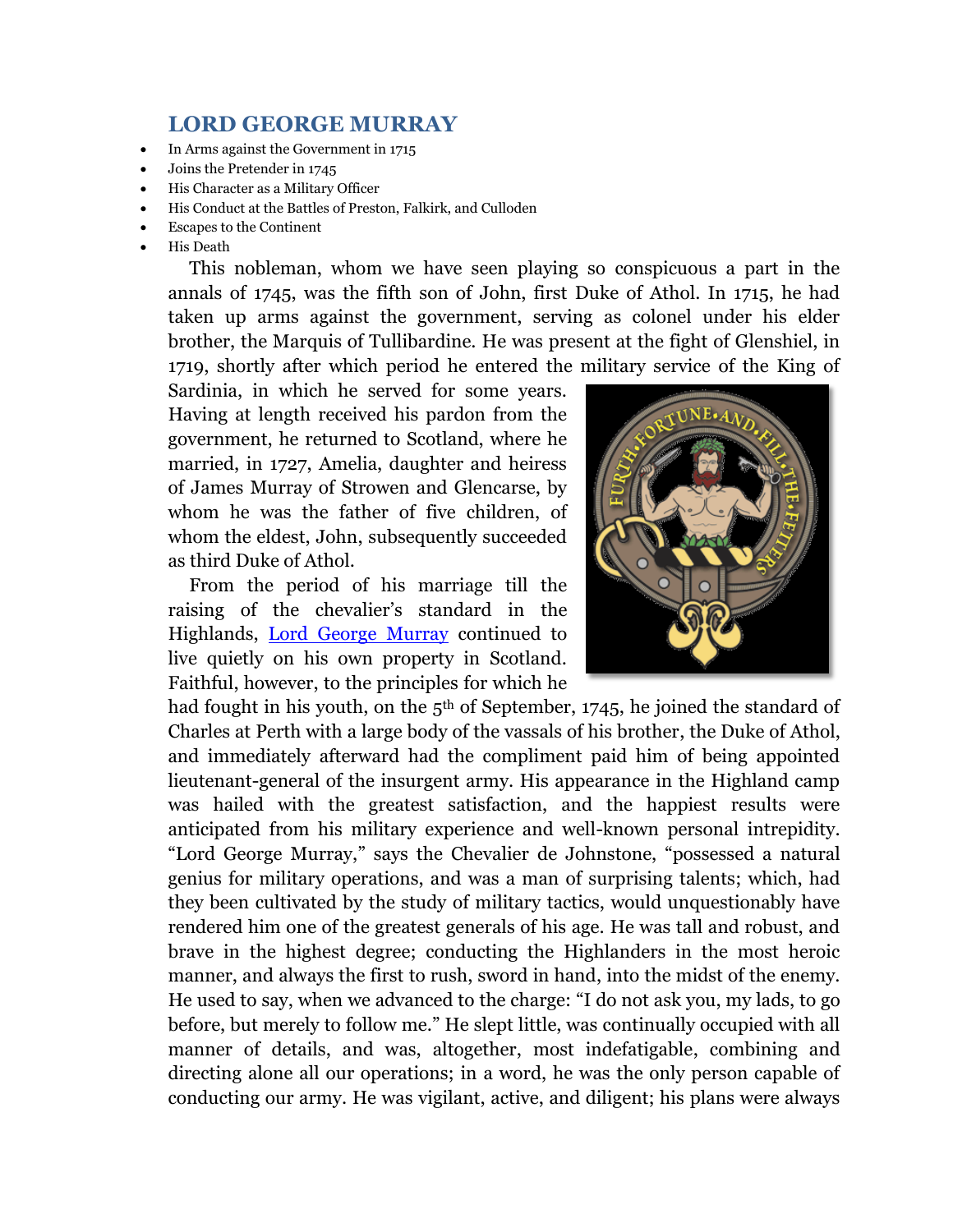judiciously formed, and he carried them promptly and vigorously into execution. However, with an infinity of good qualities, he was not without his defects. Proud,



haughty, blunt, and imperious, he wished to have the exclusive ordering of everything, and, feeling his superiority, he would listen to no advice. Still, it must be owned that he had no coadjutor capable of advising him, and his having so completely the confidence of his soldiers enabled him to perform wonders. He possessed the art of employing men to advantage, without having had time to discipline them; but, taking them merely as they came from the plough, he made them defeat some of the best disciplined troops in

the world. Nature had formed him for a great warrior; he did not require the accidental advantage of birth."

The high hopes which were formed of Lord George Murray by his friends were fully borne out by the skill and gallantry which he subsequently displayed at the battle of Preston, where he signally defeated Sir John Cope at the head of a regular army and a superior force. In the retreat from Derby, Lord George took upon himself the difficult and dangerous post of commanding the rear, in which he was constantly harassed for several days by the enemy's cavalry, till he finally succeeded in repulsing them at Clifton. When the moment arrived for attacking them, Lord George drew his broadsword, and exclaiming, "Claymore!" rushed forward at the head of the Macphersons. Between him and the enemy lay a thick hedge, in dashing through which he lost his bonnet and wig, and was compelled to fight bareheaded during the remainder of the fray. So well conducted was the whole affair, and so impetuous was the onset, that the Duke of Cumberland very nearly fell into the hands of the Highlanders, and subsequently had a still narrower escape with his life. "The duke's footman declared," says the Chevalier de Johnstone, "that his master would have been killed, if the pistol, with which a Highlander took aim at his head, had not missed fire." At the battle of Falkirk, which was fought the next month, and where the insurgents were again completely successful, Lord George displayed his usual skill and intrepidity, fighting at the head of the Macdonalds of Keppoch, with his drawn sword in his hand, and his Highland target on his arm.

On the eve of the battle of Culloden, Lord George Murray advocated and commanded the famous night march to Nairn, which, it will be remembered, was undertaken for the purpose of surprising the English in their camp. That the enterprise failed as it did, was certainly attributable to no fault of Lord George. The Highlanders, it will be recollected, were greatly harassed and dispirited by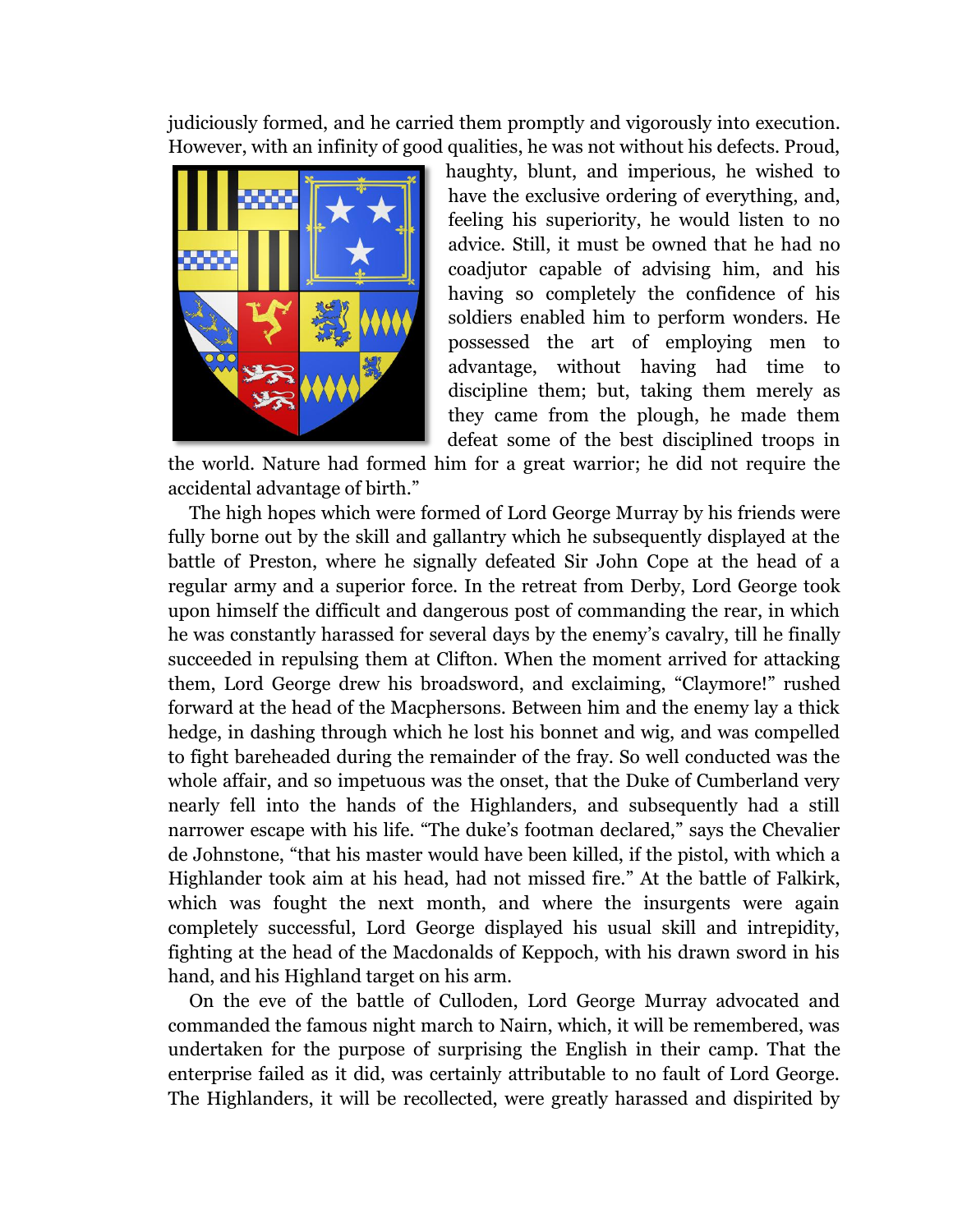the privations and fatigue to which they had recently been exposed, while the unusual darkness of the night impeded and embarrassed them in their march, so that, when the hour arrived which had been fixed upon for the attack, they were still within four miles of the English camp. Under these circumstances,—the daylight already beginning to glimmer, and the roll of the enemy's drums announcing that they were on the alert,—Lord George issued the order for retreat.

For having taken this step, which it was asserted was in positive disobedience of orders, Lord George was accused of treachery by his enemies, and, moreover, rendered himself, most undeservedly, an object of suspicion to Charles, whose mind was already sufficiently prepared to receive any unfavourable impression in regard to the conduct of his faithful general. Lord George, indeed, by the waywardness of his temper, and his cold and unconciliating manners, had contrived to make many enemies in the Highland camp, who accordingly missed no opportunity of infecting the prince with their individual prejudices and dislikes. Whatever cause of offence, however, he may have given to these persons, it is certain that in his public capacity his conduct was unimpeachable; that he served his young master to the last with unvarying zeal and fidelity; and that, more especially as regards the retreat from Nairn, the act was not only that of a prudent general, but one which existing circumstances rendered imperatively necessary. Lord George subsequently drew up a paper in vindication of his conduct on this occasion. Charles, too, at a later period, entirely exculpated his faithful companion-in-arms; and though his account of what took place differs in some particulars from that of Lord George, it is nevertheless much to the prince's credit that he acquitted Lord George even more fully than Lord George in his own account acquits himself.

At the battle of Culloden, Lord George Murray headed the right wing of the insurgent army, consisting of the Camerons, the Stuarts, and other clans. During the action, he displayed his usual decision and intrepidity, dashing forward at the head of his gallant Highlanders with the same heroic energy which had distinguished him in more successful fights. At the close of that eventful day, his sole wish appears to have been to expire on the plains of Culloden, for, being thrown from his horse severely wounded; he refused to quit the field of battle, and was only removed to a place of safety by the kind force used by his devoted followers. However, he soon recovered his wonted energy, and by his unceasing efforts to retrieve the past misfortune, and by the spirit which he infused into all around him, he soon found himself at the head of a small army at Ruthven, consisting of the fugitives from Culloden, and amounting to about twelve hundred men. At the head of this gallant band, he still proposed to carry on the war in the Highlands; but already the Duke of Cumberland was approaching with his victorious army; supplies of all kinds were procured only with the greatest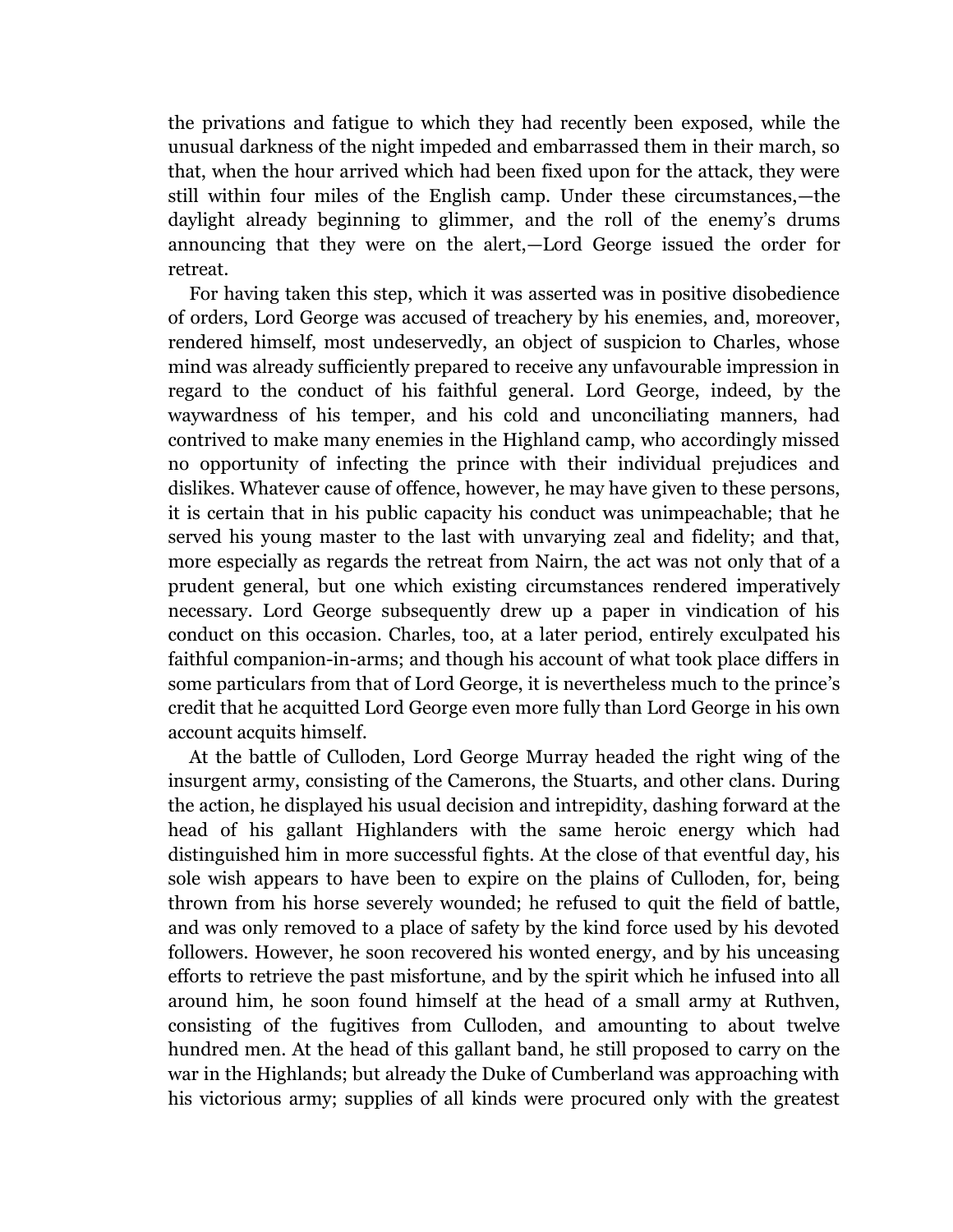difficulty; and, finally, a message was received from Charles, cordially thanking his adherents for the zeal which they had displayed in his cause, but



recommending that each should secure his safety as he best might. It was then that Lord George took a last farewell of that devoted band; many of whom were destined, like himself, to pine as exiles in a foreign land; many to wander, proscribed fugitives, among their native fastnesses, and to behold the ruin of their families and the conflagration of their homes; and others—who were perhaps the most to be envied—to expiate their imprudence and their gallantry on the scaffold.

Lord George affected his escape to the Continent, where he resided for some time both in France and Italy. He subsequently retired to North Holland, where he assumed the name of De Valignié, and where he died on the 11th of October, 1760.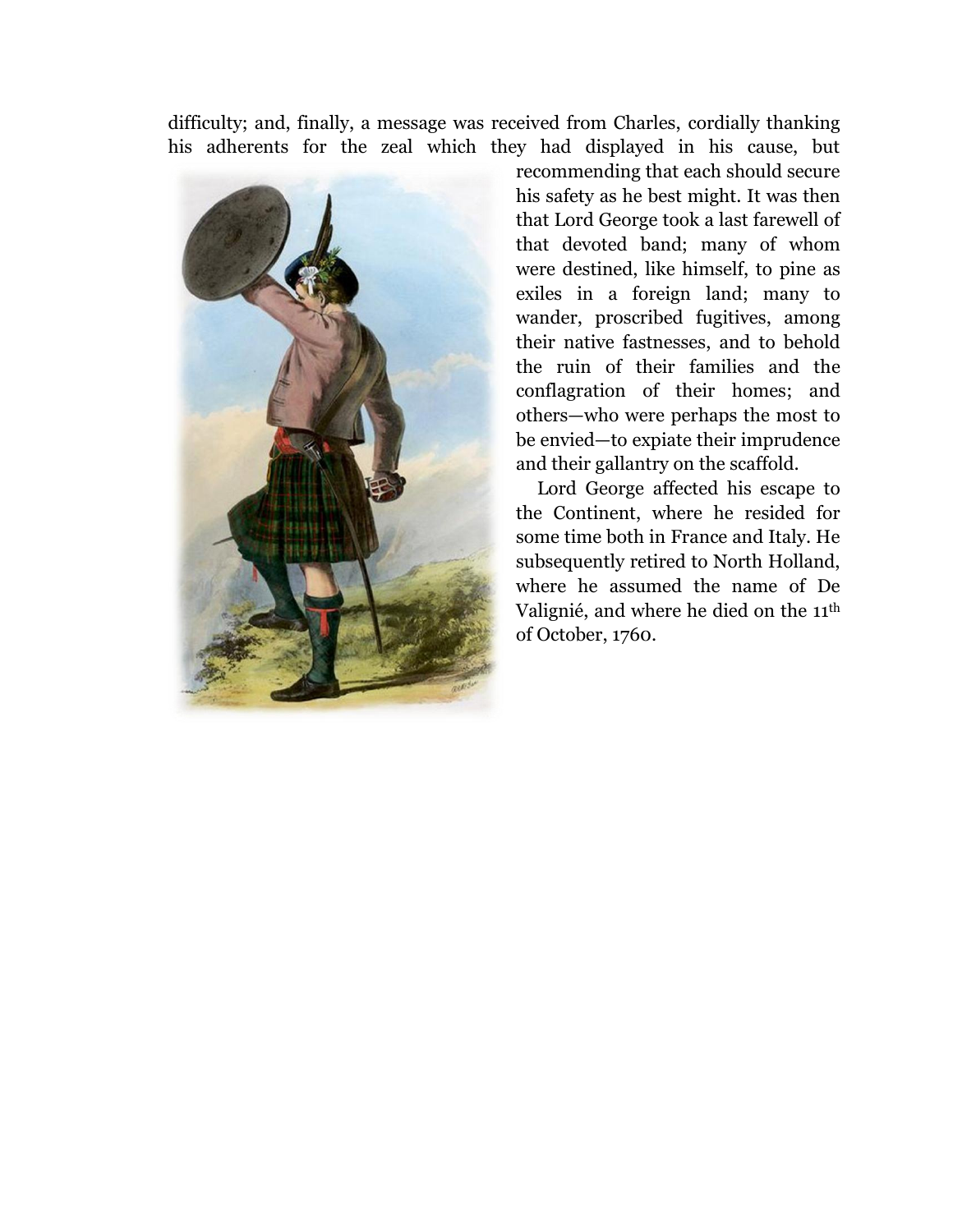## *Lord George Murray's Letter to Prince Charles Stuart 17th April 1746*

May it please your Royal Highness,—As no person in these kingdomes

ventured more franckly in the cause than myself and as I had more at stake than all the others put together, so to be sure I cannot but be very deeply affected with our late loss and present situation, but I declare that were your R.H. person in safety, the loss of the cause and the misfortunate and unhappy situation of my countrymen is the only thing that grieves me, for I thank god, I have resolution to bear my own and family ruine without a grudge.

Sr, you will I hope upon this occasion pardon me if I mention a few truths which all the Gentlemen of our army seem convinced of.

It was highly wrong to have set up the royal standard without having positive assurance from his most Christian majesty that he would assist you with all his force, and as your royal family lost the crown of these realms upon the account of France, The world did and had reason to expect that France would seize the first favourable opportunity to restore your August family.



I must also acquaint your R.H. that we were all fully convinced that Mr O'Sullivan whom your R.H. trusted with the most essential things with regard to your operations was exceedingly unfit for it and committed gross blunders on every occasion of moment: He whose business it was, did not so much as visit the ground where we were drawn up in line of Battle, and it was a fatal error yesterday to allow the enemy those walls upon their left which made it impossible for us to break them, and they with their front fire and flanking us when we went upon the attack destroyed us without any possibility of our breaking them, and our Atholl men lost a full half of their officers and men. I wish Mr O'Sullivan had never got any other charge in the Army than care of the Bagage which I have been told he has been brought up to and understood. I never saw him in time of Action neither at Gladsmuir, Falkirk nor in the last, and his orders were vastly confused.

The want of provisions was another misfortune which had the most fatal consequence. Mr Hay whom Y.R.H. trusted with the principal direction of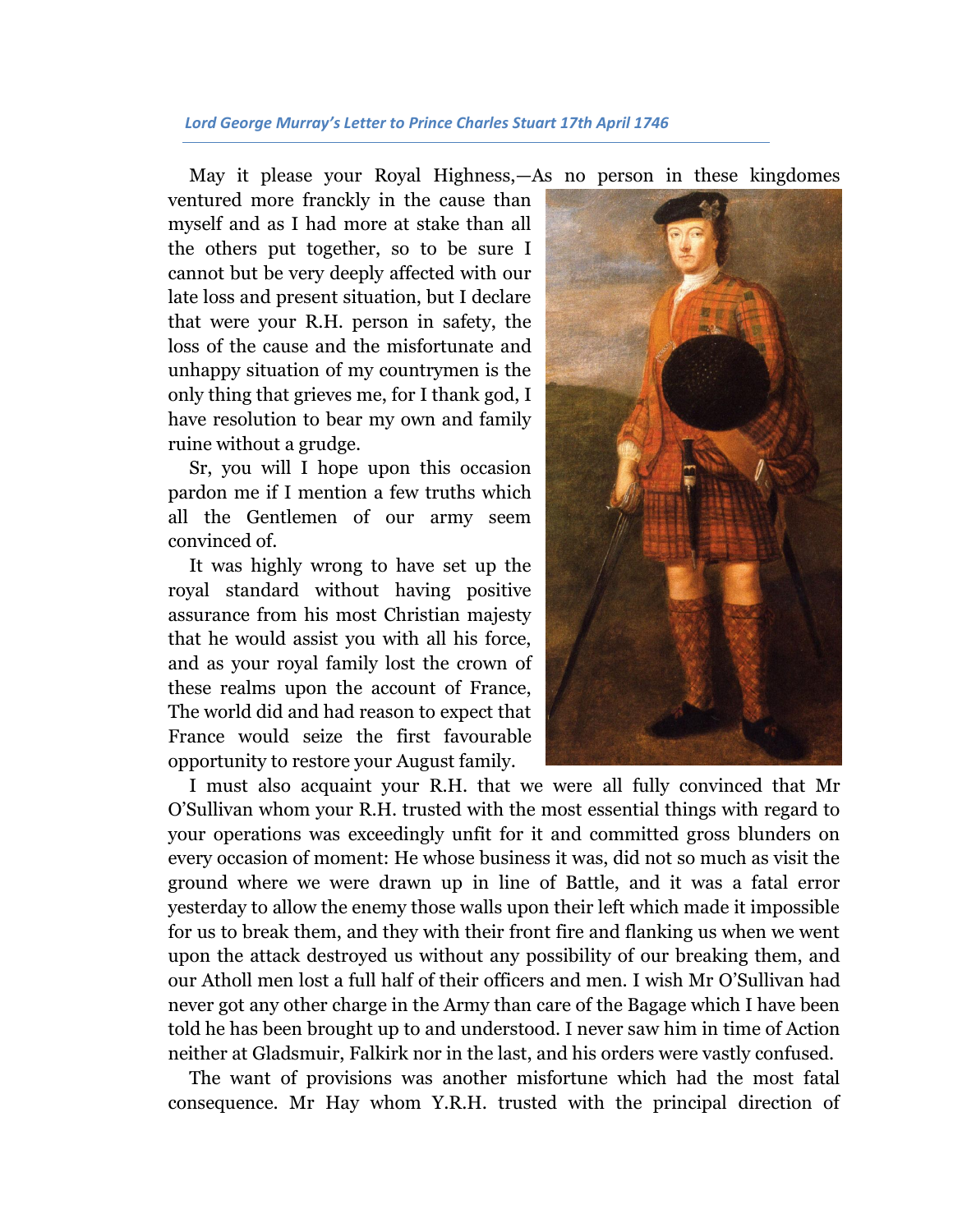ordering provisions of late and without whose orders a boll of meal or forthing of monie was not to be delivered, has served Y.R.H. egregiously ill, when I spoke to him, he told me, the thing is ordered, it will be got etc. but he neglected his duty to such a degree that our ruin might probably been prevented had he done his duty: in short the last three days which were critical our army starved. This was the reason our night march was rendered abortive when we possibly might have surprised and defeat the enemy at Nairn, but for want of provisions a third of the army scattered to Inverness he and the others who marched had not the spirits to make it quick as was necessary being faint for want of provisions.

The next day, which was the fatal day, if we had got plenty of provisions, we might have crossed the water of Nairn and drawn up so advantageously that we would have obliged the enemy to come to us, for they were resolved to fight at all hazards, at prodigious disadvantage, and probably we would in that case have done by them as they unhappily have done by us.

In short Mr O'Sullivan and Mr hay had rendered themselves odious to all our army and had disgusted them to such a degree that they had bred a mutiny in all ranks that had the battle (not) come on they were to have represented their grievance to Y.R.H. for a remedy. For my own part I never had any particular discussion with either of them, but I ever thought them incapable and unfit to serve in the stations they were placed in.

Y.R.H. knows I always told I had no design to continue in the army: I would of late when I came last from Atholl have resigned my commission, but all my friends told me it might be of prejudice to the cause at such a critical time. I hope your R.H. will now accept my demission. What commands you have for me in any other situation please honour me with them.

I am with great zeal, Sr, Your R.H. most dutifull and humble servant,

GEORGE MURRAY Ruthven 17th April 1746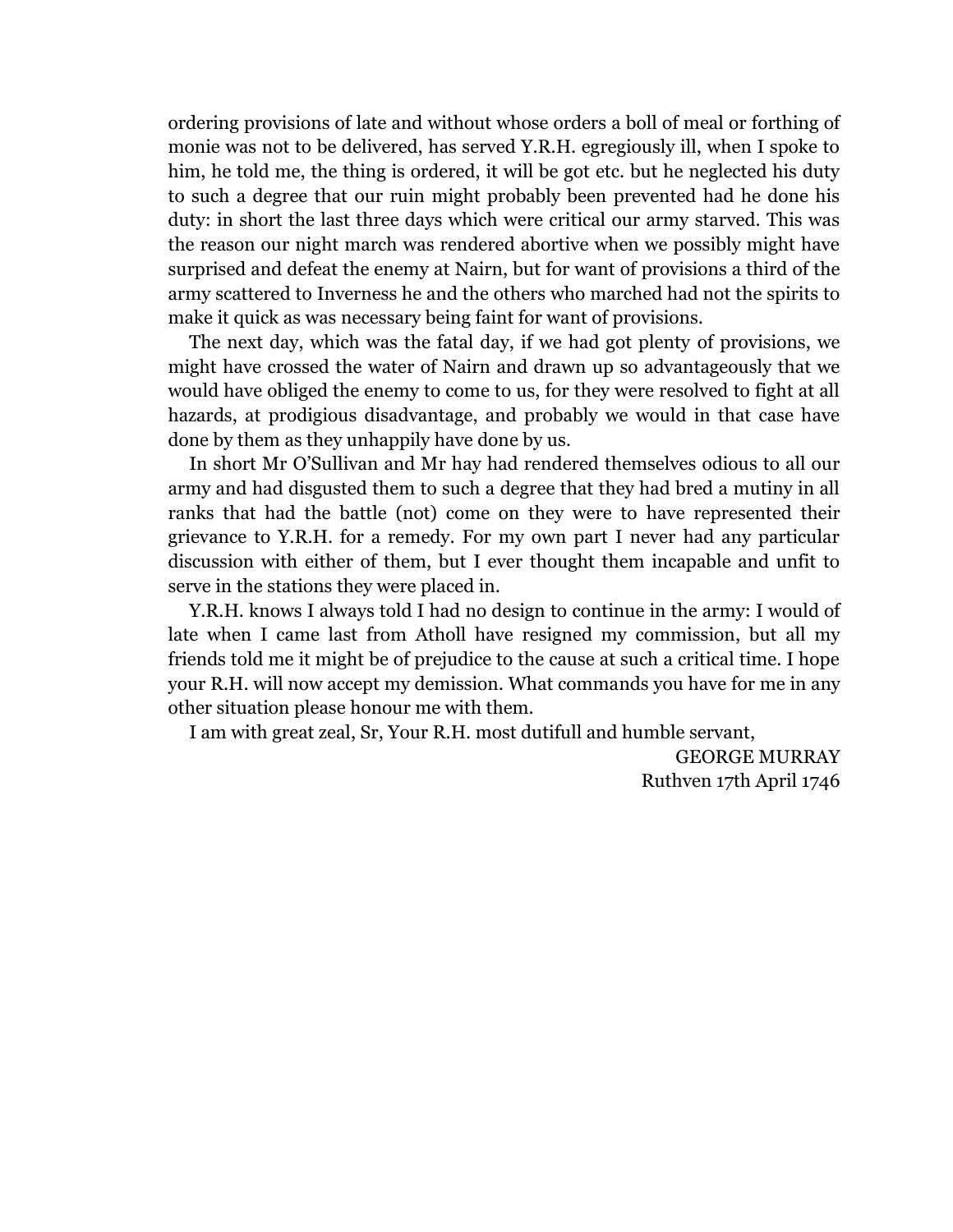At Medemblik, October 10th 1760, Lady Murray wrote to her son James (the future Duke of Atholl): "Dear Son,….My dearest friend was not at all well Thursday night last….God pity me, I have small hopes". Another letter, October 12th says: "Your father turned worse and worse, and at four o'clock of the 11<sup>th</sup> in the morning it pleased God to take him.....God only knows my sad and afflicted heart, and disconsolate situation in the loss of so kind and affectionate and inestimable Friend and Husband, but I shall not insist upon this so deeply affecting subject……my dearest and best life is to be interred in the Church here upon Tuesday, at which will be present some of his acquaintances of Amsterdam, and all the people of any fashion in this place, of whom he was much regarded while living by those who knew him, and now extremely regretted that he is no more".

## **"Bonifaciuskerk" in Medemblik, Holland**



[St. Boniface Church](http://www.bonifaciuskerkmedemblik.nl/Duits-Engels/E history church.htm)[, 26 Overtoom, Medemblik, Netherlands](http://maps.google.com/maps?ll=52.773194,5.103746&spn=0.0015,0.0015&t=h&q=52.773194,5.103746)